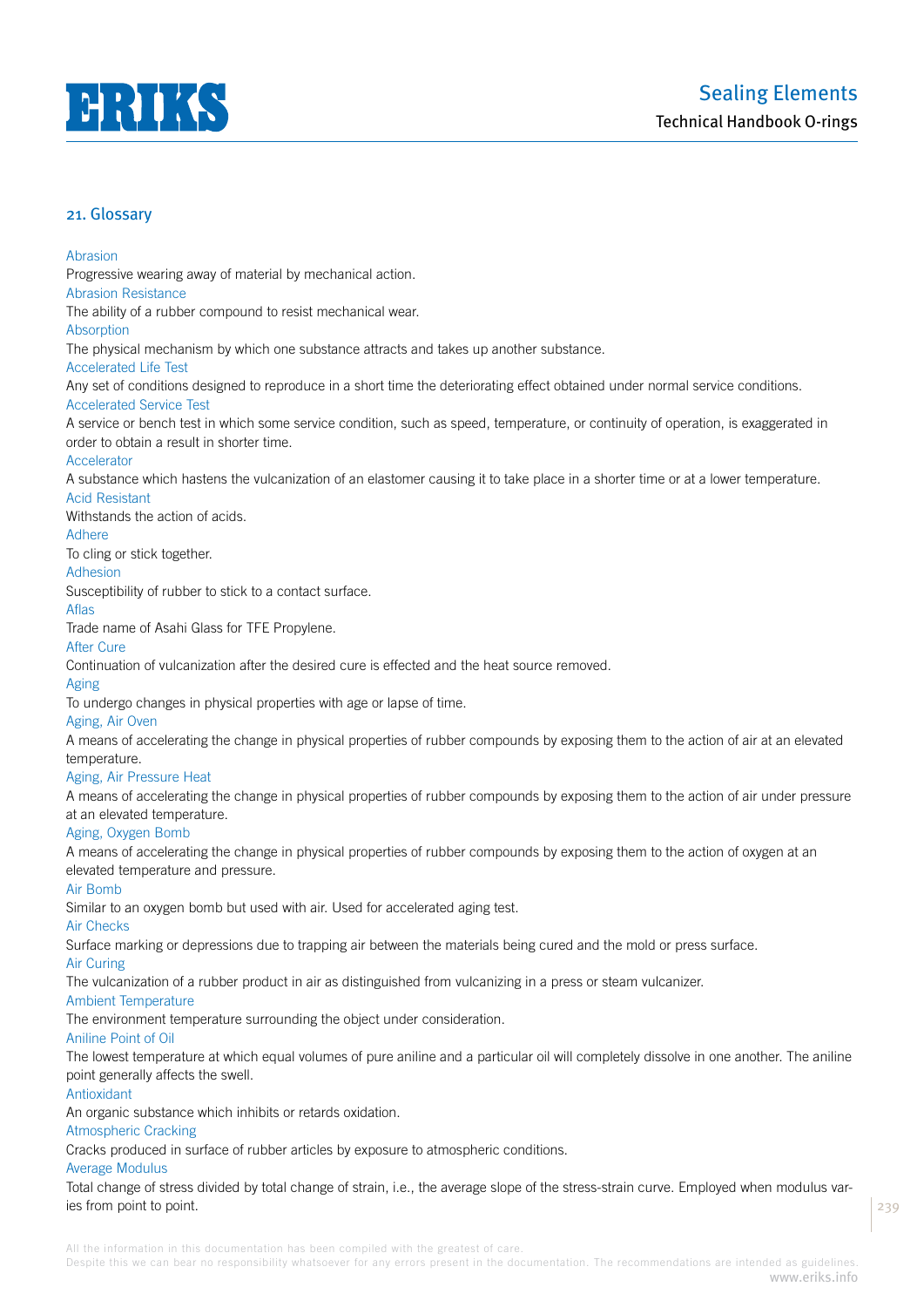

# Back Rind

A burn-back into the part at a mold line separation caused by too soft a rubber stock, excessive acceleration, or too low a plasticity. Back-up ring

Washer-like device installed next to O-ring to prevent extrusion.

# Bench Test

A modified service test in which the service conditions are approximated, but the equipment is conventional laboratory equipment and not necessarily identical with that in which the product will be employed.

# Bending Modulus

Force required to induce bending around a given radius, and hence a measure of stiffness.

# Bleeding

Migration to the surface of plasticizers, waxes, or similar materials to form a film or beads.

## **Blemish**

A mark, deformity, or injury which impairs the appearance.

# **Blisters**

A raised spot on the surface or a separation between layers usually forming a void or air-filled space in the vulcanized article.

## Bloom

A discoloration or change in appearance of the surface of a rubber product caused by the migration of a liquid or solid to the surface. Examples: sulfur broom, wax broom. Not to be confused with dust on the surface from external sources.

## Break

A separation or discontinuity in any part of an article.

## Breakout

Force to inaugural sliding. Expressed in same terms as friction. An excessive breakout value is taken as an indication of the development of adhesion.

## **Brittleness**

Tendency to crack when subjected to deformation.

## Buna N

A general term for the copolymers of butadiene and acrylonitrile. Typical commercial polymers are Hycar and Paracril.

# Buna S

A general term for the copolymers of butadiene and styrene.

## Butt Joint

Joining two ends of material whereby the junction is perpendicular to the plane of an O-ring.

## Butyl

A synthetic rubber of the polybutene type exhibiting very low permeability to gases.

## Coefficient of Thermal Expansion

Average expansion per degree over a stated temperature range, expressed in a fraction of initial dimension. May be linear or volumetric. Cold Flexibility

Flexibility following exposure to a predetermined low temperature for a predetermined time.

## Cold Flow

Continued deformation under stress.

# Cold Resistant

Withstands the effect of cold or low temperatures without loss of serviceability.

## Commercially Smooth

Degree of smoothness of the surface of an article which is acceptable for use.

## **Compound**

A term applied to either vulcanized or unvulcanized mixtures of elastomers and other ingredients necessary to make a useful rubberlike material.

## Compression Modulus

The ratio of the compressive stress to the resulting compressive strain (the latter expressed as a fraction of the original height or thickness in the direction of the force). Compression Modulus may be either static or dynamic.

# Compression Set

240

The decrease in thickness of a rubber specimen which has been deformed under specific conditions of load, time, and temperature. It is usual expressed as a percentage of the initial compression of the test sample.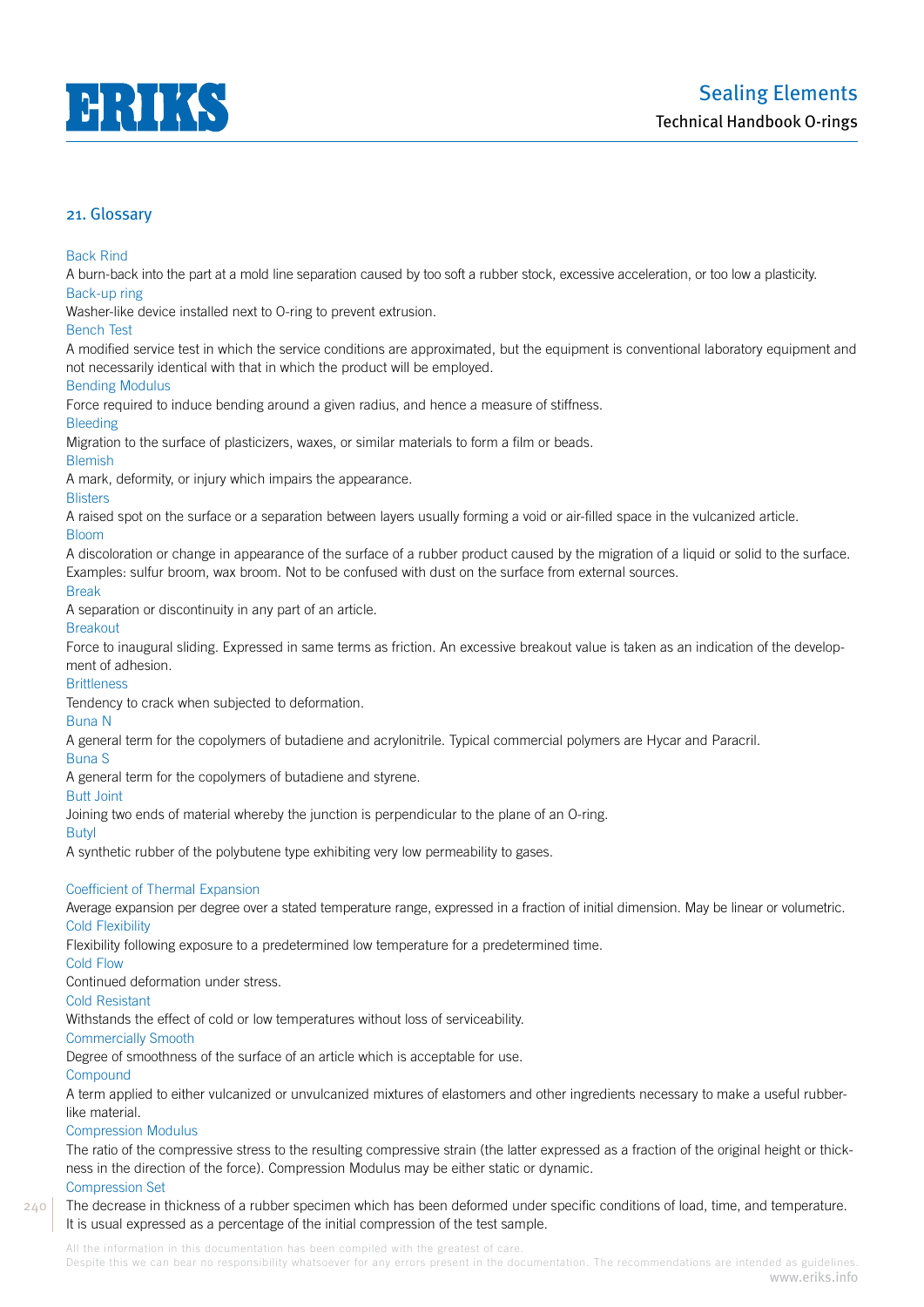

## Conductive rubber

A rubber having qualities of conduction or transmitting heat or electricity. Most generally applied to rubber products used to conduct static electricity.

# **Conductivity**

Quality or power of conducting or transmitting heat or electricity.

#### Copolymer

A polymer consisting of two different monomers chemically combined.

# Corrosion (Packing)

Corrosion of rigid member (usually metal) where it contacts packing. The actual corroding agent is fluid medium trapped in the interface. Corrosive (Packing)

A property of packing whereby it is assumed, often incorrectly, to promote corrosion of the rigid member by the trapped fluid.

## **Cracking**

A sharp break or fissure in the surface. Generally due to excessive strain.

## Creep

The relaxation of a rubber material while under stress.

## Cross section

An O-ring viewed as it were if cut at right angles to the axis showing internal structure.

# Curing Date

O-ring molding date.

# Curing Temperature

The temperature at which the rubber product is vulcanized.

## **Cylinder**

Chamber in which piston, plunger, ram, rod, or shaft is driven by or against the pressure medium.

# Degassing

The intentional but controlled outgassing of a rubber substance.

## Durometer

An instrument for measuring the hardness of rubber. Measures the resistance to the penetration of an indentor point into the surface of rubber.

## Dynamic

O-ring application in which the O-ring is subject to movement or moving parts.

## Dynamic Packing

A packing employed in a joint whose members are in relative motion.

## Dynamic Seal

A seal required to prevent leakage past parts which are in relative motion.

## **Elasticity**

The property of an article which tends to return to its original shape after deformation.

# Elastic Limit

The greatest stress which a material is capable of developing without a permanent deformation remaining upon complete release of the stress. In rubber, the elastic limit as above defined is very low and sometimes practically non-existent. Usually this term is replaced by various load limits for specific cases in which the resulting permanent deformations are not zero but are negligible.

# Elastomer

A general term for an elastic, rubber-like substance. A polymeric material which may be compressed or otherwise deformed, and by virtue of its molecular structure, will recover almost completely to its original form.

## EMI Gasket

A component, usually incorporating a formed resilient elastomer, which will allow a seam or enclosure panel interface to be reliably interconnected (electrical bonded) along the entire joint.

## **Elongation**

Increase in length expressed numerically as a fraction or percentage of initial length.

# Ethylene Propylene

Elastomer prepared from ethylene and propylene monomers.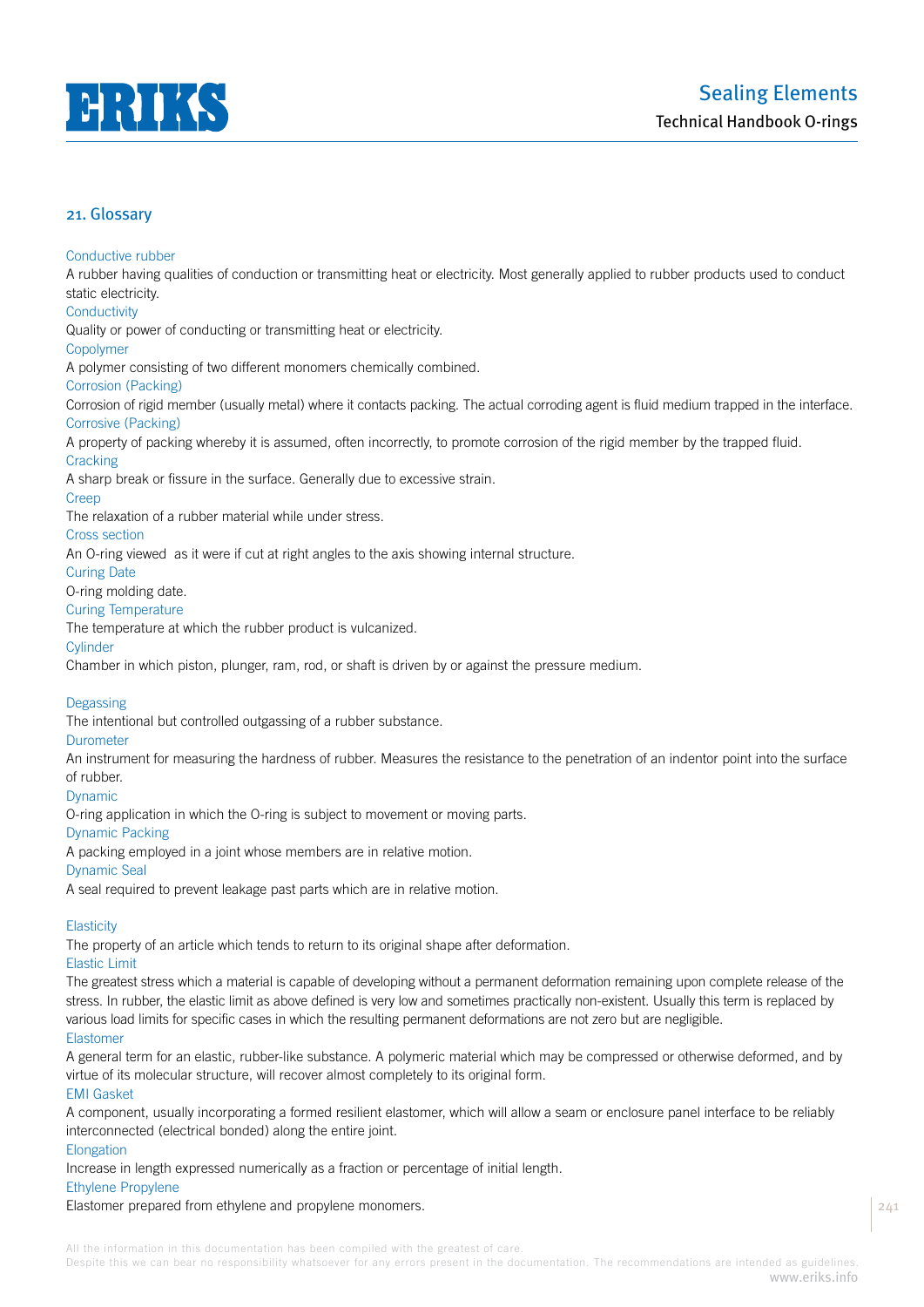

## Explosive Decompression

Expanding of gas (or volatile liquid) in case of a sudden pressure drop.

Extrusion

Distortion, under pressure, of portion of seal into clearance between mating metal parts.

Fam

Test fluid for extraction of softeners out of the rubber compound.

Filler

Chemically inert, finely divided material added to the polymer to aid in processing and improving properties of abrasion resistance and strength - gives it varying degrees of hardness.

# Flash

Excess rubber left around rubber part after molding due to space between mating mold surfaces; removed by trimming. Flex Cracking

A surface cracking induced by repeated bending or flexing.

# Flex Life

The relative ability of a rubber article to withstand dynamic bending stresses.

# Flock

Fibers added to rubber compounds.

## Flow Cracks

Surface imperfections due to improper flow and failure of stock to knit or blend with itself during the molding operation. Fluorocarbon, Perfluorocarbon

Highly fluorinated carbon backboned polymers.

# **Friction**

Resistance to motion due to the contact of surfaces.

# Friction, Breakout

Initial or starting friction developed of a dynamic seal.

# Friction, Running

Friction developed during operation of a dynamic seal.

Fuel, Aromatic

Fuel which contains benzene or aromatic hydrocarbons.

Fuel, Non-Aromatic

Fuel which is composed of straight chain hydrocarbons.

# **Gland**

Seal assembly, including the O-ring; groove which holds the O-ring and the contacting surfaces. Gow-Joule effect

Elastomers under stretch give higher tension when the temperatures rises.

# **Hardness**

Property or extent of being hard. Measured in degrees and based on the penetration into the rubber of a defined indentor under a set load.

# Hardness Shore A

Durometer reading in degrees of the hardness of the rubber based on a shore durometer.

Homogeneous

General - a material of uniform composition throughout.

**H**ycar

Commercial name of B.F. Goodrich for polyacrylate rubber, ACM polymer of acrylic acid ester.

# Hypalon

Commercial name for a chlorosulphonated derivative of polyethylene.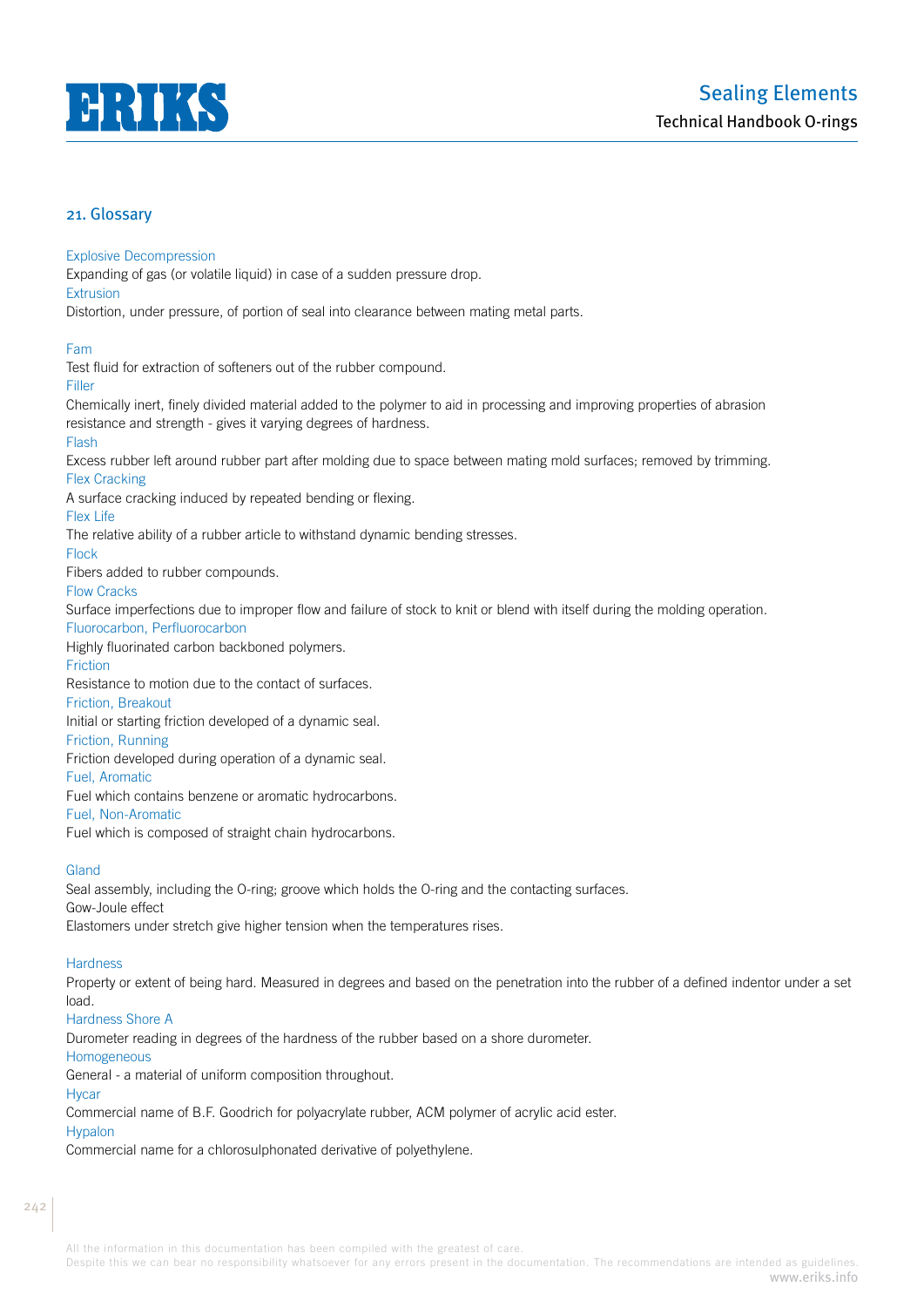

## Immediate Set

The deformation found by measurement immediately after removal of the load causing the deformation.

#### Immersion

Placing an article into a fluid, generally so it is completely covered.

#### Impact

The single instantaneous stroke or contact of a moving body with another either moving or at rest, such as a large lump of material dropping on a conveyor belt.

## Internal Lubrication

The incorporation of friction reducing ingredients (graphite, molybdenum disulfide, powdered Teflon®, or organic lubricants) in the rubber compound.

# Labsfree

The absence of any trace of ingredient on the surface of the O-ring which can cause adhesion problems (i.a. paint industry). Leakage Rate

The rate at which either a gas or liquid passes a barrier.

# Life Test

A laboratory procedure used to determine the amount and duration of resistance of a rubber article to a specific set of destructive forces or conditions.

## Linear Expansion

Expansion in any one linear dimension or the average of all linear dimensions.

#### Logy

Sluggish, low snap or recovery of a material.

## Low Temperature Flexibility

The ability of a rubber product to be flexed, bent or bowed at low temperatures.

# Low Temperature Flexing

Act or instance of repeated bending or bowing a rubber product under conditions of low temperature.

## Media

A liquid, a gas, or a mixture of both.

# **Memory**

Tendency of a material to return to original shape after deformation.

## Micro O-rings

Any O-ring that measures less than .4 inch (1 mm) in either inside diameter or cross section.

# Mirror Finish

A bright, polished surface.

# Misalignment

Departure from alignment.

# **Mismatch**

Poor matching or meeting in splice.

# Modulus

Tensile stress at a specified elongation (generally 100%).

# Modulus of Elasticity

One of the several measurements of stiffness or resistance to deformation, but often incorrectly used to indicate specifically static tension modulus.

# Mold Cavity

Hollow space or cavity in the mold which is used to impart the desired form to the product being molded.

## Mold Finish

The uninterrupted surface produced by intimate contact of rubber with the surface of the mold at vulcanization.

# Mold Lubricant

A material usually sprayed onto the mold cavity surface, to facilitate the easy removal of the molded rubber parts.

# Mold Marks

Indentations or ridges embossed into the skin of the molded product by irregularities in the mold cavity surface.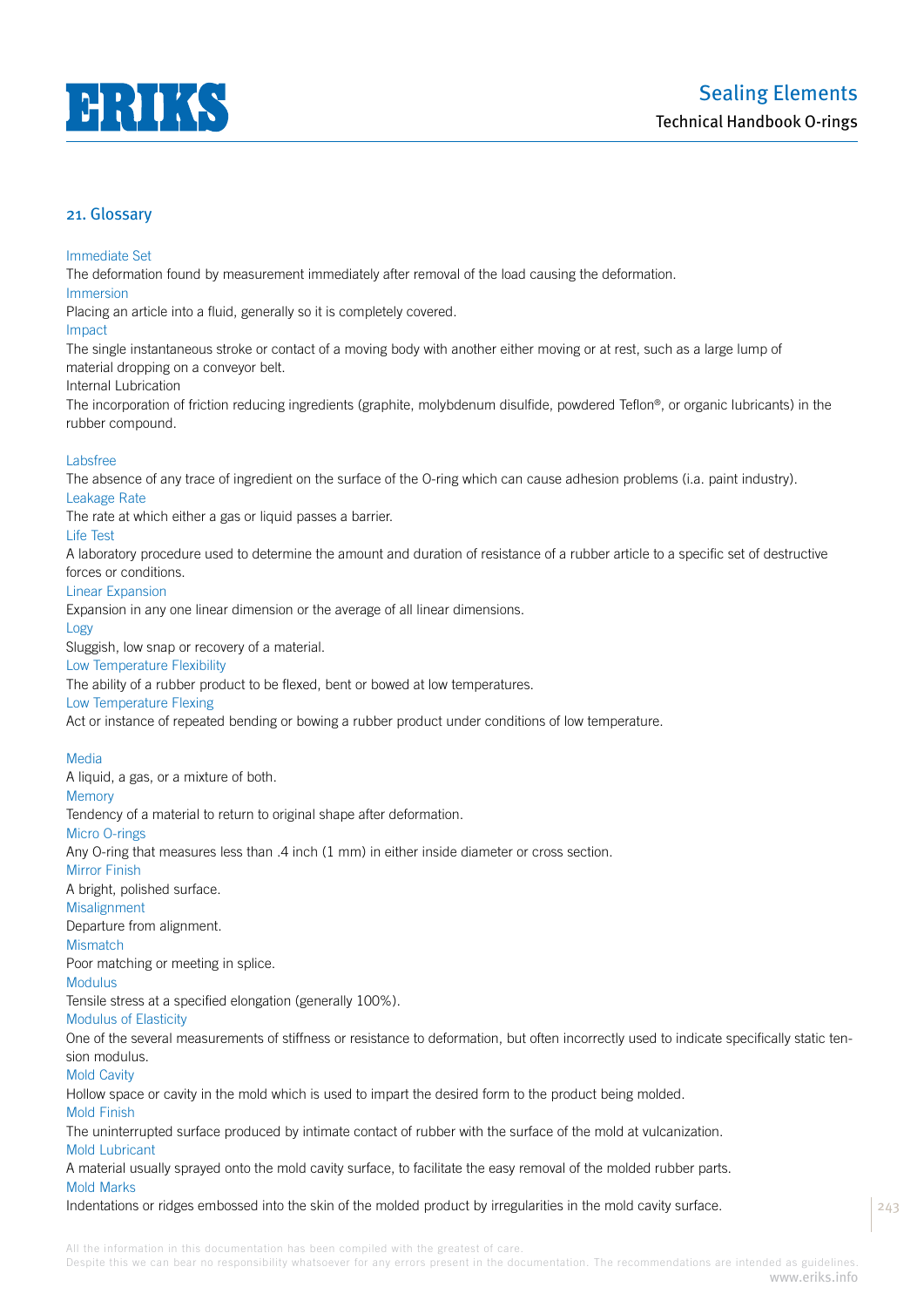

## Mold Register

Means used to align the parts of a mold.

Mooney Scorch

The measurement of the rate at which a rubber compound will precure or set up by means of the Mooney Viscometer.

## Mooney Viscosity

The measurement of the plasticity or viscosity of a not compounded or compounded but not vulcanized rubber and rubber-like material by means of the Mooney Shearing Disk Viscometer.

# Natural Rubber

Raw or crude rubber obtained from vegetable sources, basically the unsaturated polymer of isoprene.

# Neoprene

Homopolymers of chloroprene. DuPont's name for chloroprene rubber.

Nick

A small notch, slit, or cut.

# Nitrile (Buna N)

Copolymer of butadiene and acrylonitrile; known commercially as Butaprene, Chemigum, Hycar OR, Perbunan and Paracril.

# (See Buna N)

Nominal Length

The desired length from which tolerances are set.

# Non-Blooming

The absence of bloom.

# Off-Register

Misalignment of mold halves causing an out-of-round O-ring cross section.

## Oil Resistant

Ability of a vulcanized rubber to resist the swelling and deteriorating effects of various type oils.

# Oil Swell

The change in volume of a rubber article due to absorption of oil.

# O-ring

An elastomeric seal of homogeneous composition molded in one piece to the configuration of a torus with circular cross section (doughnut). The O-ring is used as a dynamic or static seal usually installed in a machined groove.

# Optimum Cure

State of vulcanization at which maximum desired property is attained.

# Over Cure

A degree of cure greater than the optimum.

# **Outgassing**

A vacuum phenomenon where a substance spontaneously releases volatile constituents in the form of vapors or gases.

## **Oxidation**

The reaction of oxygen on a rubber product, usually detected by a change in the appearance or feel of the surface or by a change in physical properties.

# Oxygen Bomb

A chamber capable of holding oxygen at an elevated pressure which can be heated to an elevated temperature. Used for an accelerated aging test (See Aging).

# Ozone Resistant

Withstands the deteriorating effects of ozone (generally cracking).

# Packing

244

A flexible device used to retain fluids under pressure or seal out foreign matter.

## Packing Groove

A groove carved in a flange, or in one member of a concentric joint, to accommodate a packing.

## Perbunan

## Standard Oil of New Jersey's name for chloroprene rubber.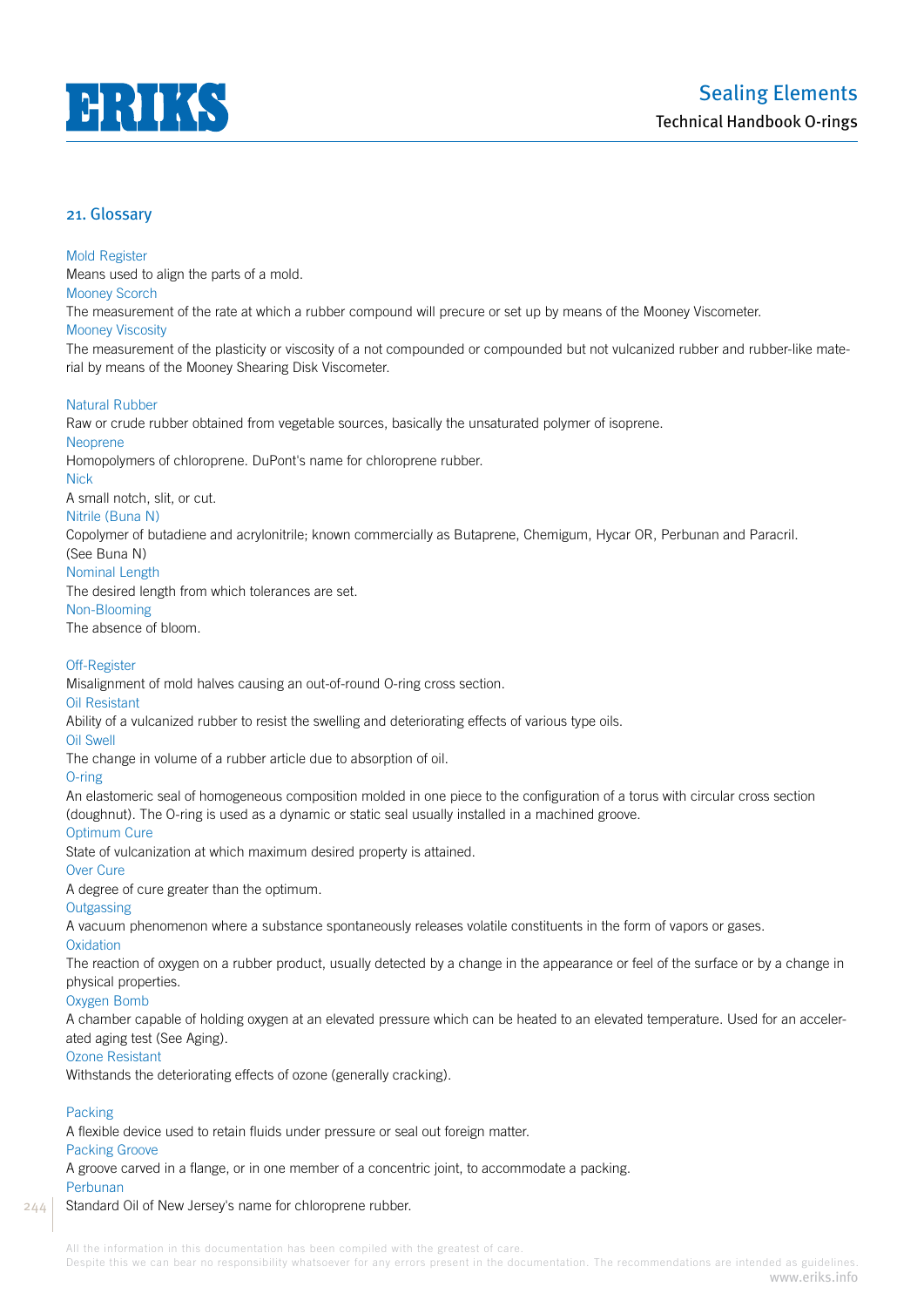

# Permanent Set

Permanent set is the deformation remaining after a specimen has been stressed in tension a prescribed amount of time and released for a definite period.

# Pit or Pock Mark

A circular depression, usually small.

# Plasticizer

A substance, usually a liquid, added to an elastomer to decrease stiffness, improve low temperature properties, and improve processing. Polymer

A material formed by the joining together of many (poly) individual units (mer) of a monomer.

# **Porosity**

Quality of state of being porous due to presence of globular structural voids.

## Post Cure

The second step in the vulcanization process for some elastomers. Provides stabilization of parts and drives off decomposition products resulting from the vulcanization process.

## Radiation

Emission of alpha particles, beta particles, or electromagnetic energy (gamma radiation).

# Register, Off or Uneven

Nonconformity of finished article with design dimensions due to mold misalignment during cure.

# Relative Humidity

The ratio of the quantity of water vapor actually present in the atmosphere to the greatest amount possible at the given temperature. **Resilience** 

Capable of returning to original size and shape after deformation.

## RMS and Ra

Root Mean Square - The measure of surface roughness, obtained as the square root of the sum of the squares of micro-inch deviation from true flat. 1 RMS micro-inch =  $0,025$  µRA micro-meter.

## Rough Trim

Removal of superfluous parts by pulling or picking. Usually a small portion of the flash or sprue remains attached to the product.

# Rubber, Chloroprene

Homopolymer of chloroprene.

## Runout (Shaft)

Same as Gyration. When expressed in inches or mm alone or accompanied by abbreviation "TIR" (total indicator reading), it refers to twice the radial distance between shaft axis and axis of rotation.

# Seal

Any device used to prevent the passage of a gas or liquid. **Service** Operating conditions to be met. **Shaft** Rotating member within cylinder; not in contact with the walls. Shelf-aging The change in a material's properties which occurs in storage with time. Shield, EMI Electrically conductive materials placed around a circuit, component or cable, to suppress the effect of electromagnetic field. Shore A Hardness See Hardness and Durometer. Shrinkage Decreased volume of unit caused by air drying after immersion in fluid. Silicone fluids Oils and greases based on silicones.

# Silicone, Fluorosilicone

Semi-organic elastomer, containing silicone.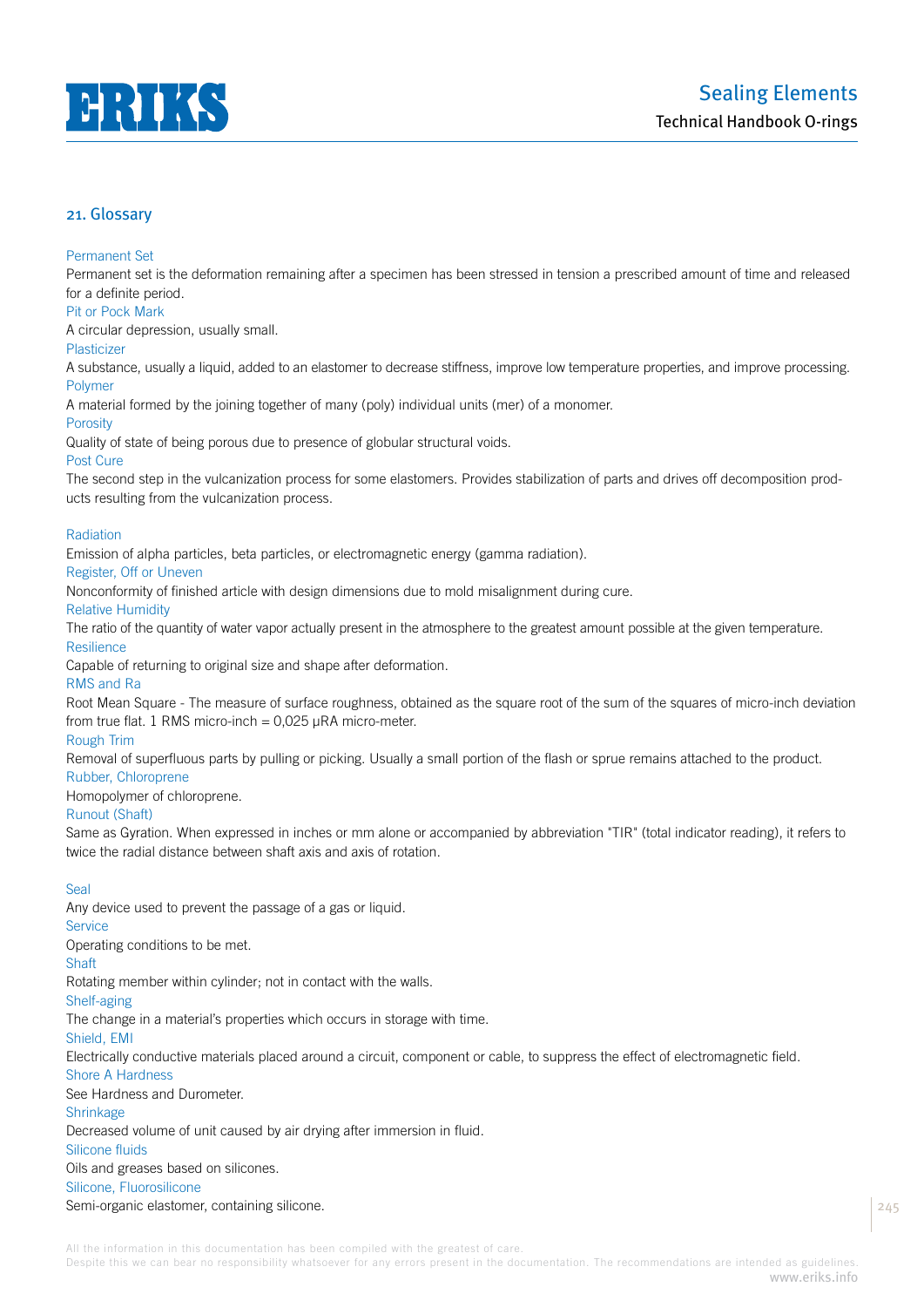

Silicone free

O-rings which are produced with a silicone free mold lubricant. Size, Actual Actual dimensions of the O-ring, including tolerance limits.

Size, Nominal

Approximate size of O-ring in fractional dimensions.

Size number

Number assigned to indicate inside and cross section diameters of an O-ring. Sizes established in SAE standard AS 568 have been adopted by the military and industry.

## Specific Gravity

The ratio of the weight of a given substance to the weight of an equal volume of water at a specified temperature.

**Specimens** 

Product parts used for testing.

# Sprue Marks

Marks left on the surface of a rubber part, usually elevated, after removal of the flash.

# **Squeeze**

cross section diametrical compression of O-ring between bottom surface of the groove and surface of other mating metal part in the gland assembly.

## **Static**

Stationary application such as a gasket.

#### Static Seal

Seal designed to work between parts having no relative motions.

## **Stress**

Force per unit of original cross sectional area required to stretch a specimen to a stated elongation.

## Stress Relaxation

This is the phenomenon exhibited by an elastomer under constant compression, whereby the opposing force exerted by the elastomer decreases with time.

# Sun Checking

Surface cracks, checks or crazing caused by exposure to direct or indirect sunlight.

#### Swell

Increased volume of unit caused by immersion in a fluid.

## Synthetic Rubber

Manufactured elastomers.

## Tear Resistance

Strength of a compound as resistance to growth of a cut or nick when tension is applied to the cut specimen.

## Temperature Range

Lowest temperature at which rubber remains flexible and highest temperature at which it will function.

Tensile Strength

Force in pounds per square inch or in kilograms per square centimeter required to cause the rupture of a specimen of a rubber material. **Terpolymer** 

A polymer consisting of at least three different monomers chemically combined.

## Thermal Effects

Deterioration at higher temperatures.

# Thermal Expansion

Expansion caused by increase in temperature. May be linear and volumetric.

# Thiokol

A synthetic rubber of the polysulfide type.

## **Torque**

The turning power of a shaft.